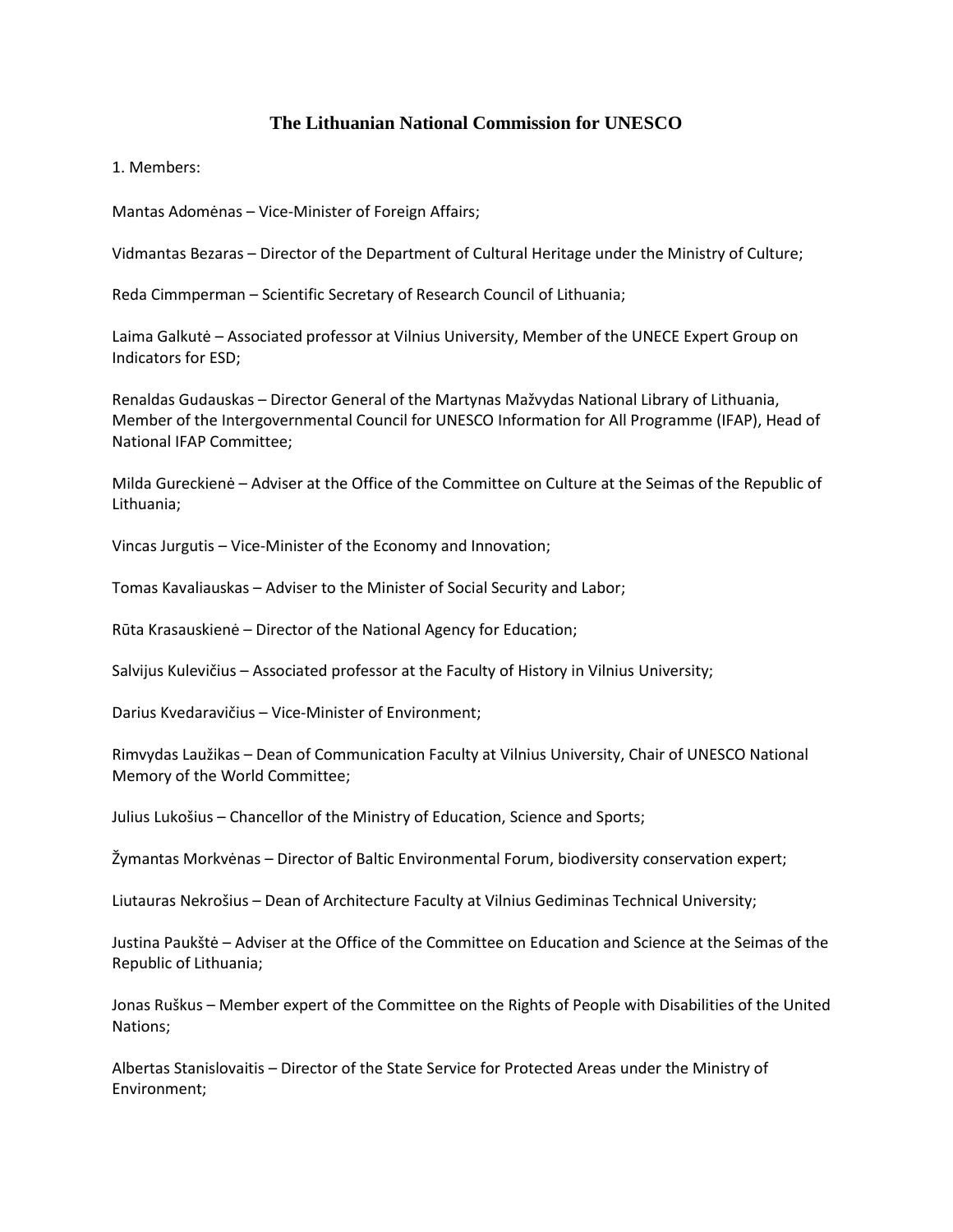Daina Urbanavičienė – Vice-Minister of Culture;

Lukas Kornelijus Vaičiakas – President of Lithuanian Youth Organizations Council;

Dainius Vaitiekūnas – Member of Lithuanian Council for Culture;

Roma Žakaitienė – Director of the Association of Local Authorities in Lithuania;

Rimantas Žylius – Adviser to the Prime Minister.

2. Alternate members:

Rūta Baškytė – Deputy Director of the State Service for Protected Areas under the Ministry of Environment;

Mindaugas Bundza – Director of Administration of the Lithuanian Council for Culture;

Vilija Gelažauskaitė – Head of Division of the European Union and International Organizations of International Cooperation and European Integration Department at the Ministry of Science, Education and Sports;

Alfredas Jomantas – Head of Heritage Registry, Public Relations and Education Division at the Department of Cultural Heritage under the Ministry of Culture;

Agnė Jonaitienė – Head of the Office of the Committee on Culture at the Seimas of the Republic of Lithuania;

Algirdas Klimavičius – Head of the Nature Protection Policy Group at the Ministry of Environment of the Republic of Lithuania;

Giedrė Kojelytė – Communication Officer at the Secretariat of Research Foundation of the Research Council of Lithuania;

Jonas Mickus – Adviser on Education and Culture Affairs at the Association of Local Authorities in Lithuania;

Daiva Parulskienė – Senior Adviser at the Professional Creativity and Internationality Policy Group of the Ministry of Culture of the Republic of Lithuania;

Eglė Račinskienė – Deputy Director of the United Nations, International Organizations and Human Rights Department at the Ministry of Foreign Affairs;

Asta Ranonytė – Deputy Director of the National Agency for Education;

Jurgita Varžgalytė-Tiažkijienė – Adviser to the Minister of Social Security and Labor;

Lina Vingrytė – Head of the Office of the Committee on Education and Science at the Seimas of the Republic of Lithuania;